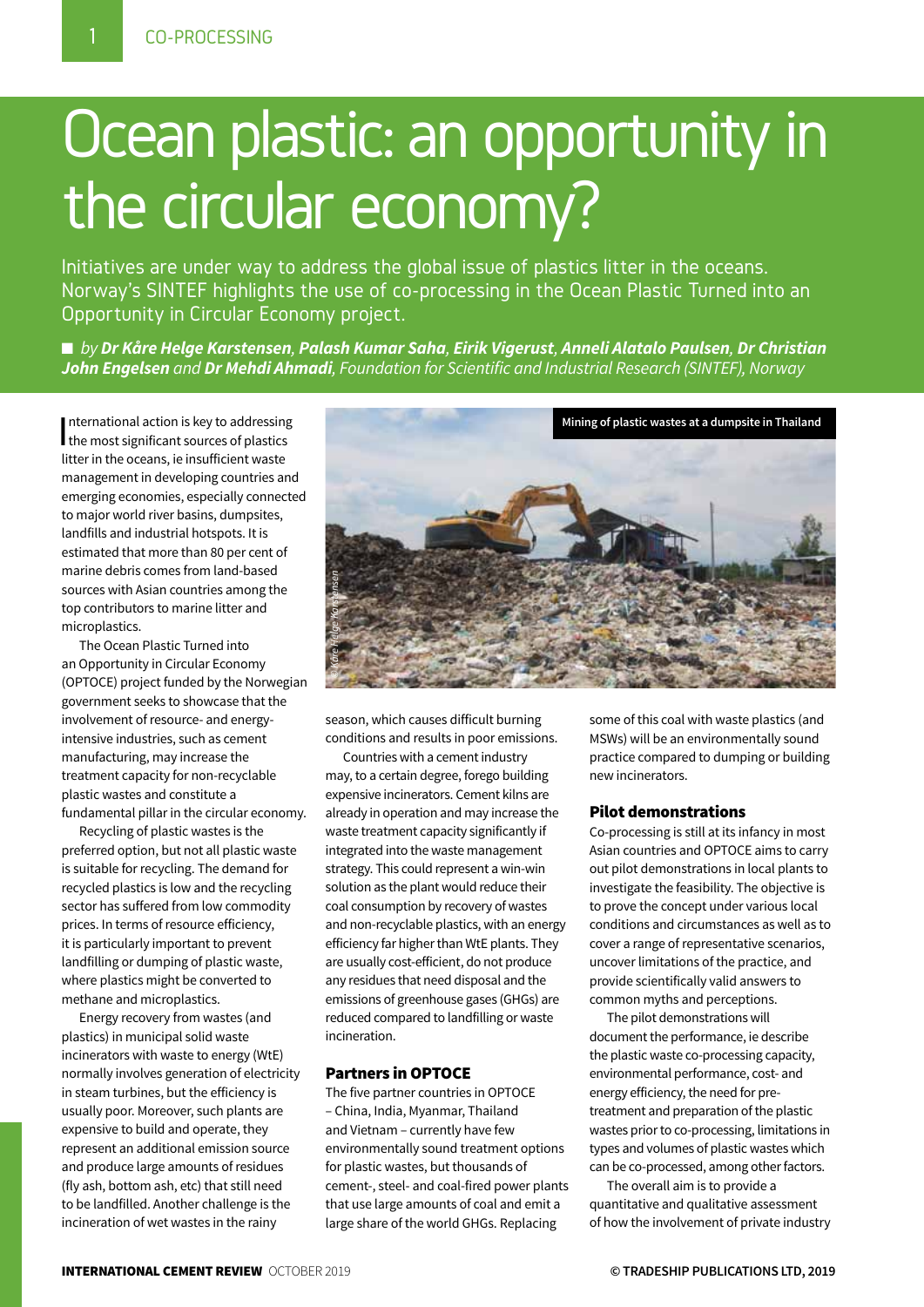| Table 1: indicative data for the five OPTOCE partner countries            |           |               |                |                 |               |              |
|---------------------------------------------------------------------------|-----------|---------------|----------------|-----------------|---------------|--------------|
| Ranking                                                                   | China     | India         | <b>Myanmar</b> | <b>Thailand</b> | Vietnam       | <b>Total</b> |
|                                                                           |           |               |                |                 |               |              |
| Population (m)                                                            | 1386      | 1325          | 54             | 69              | 96            | 2929         |
| Population close to waterways (m)                                         | 832       | > 500         | 34             | 48              | 67            | 981          |
| Solid waste (SW) generation (Mta)                                         | 440       | 168.4         | 4.68           | 27              | 23            | 663          |
| Share of plastic waste (PW) in SW (%)                                     | 11        | 8             | 13             | 12              | 12            | 10           |
| PW generation (Mta)*                                                      | 48.1      | 9.5           | 0.6            | 3.28            | 2.8           | 64           |
| PW generation (tpd)                                                       | 131,781   | 25,940        | 1667           | 8986            | 7671          | 176,045      |
| PW dumped and landfilled (Mta)                                            | 32.7      | 2.5           | 0.5            | 1.05            | 2.24          | 39           |
| PW incinerated (Mta)**                                                    | 84.6      | 1.14          | 0.003          | 0.7             | 0.06          | 87           |
| PW co-processed (Mta)**                                                   | 5.5       | 0.25          | $\mathbf{0}$   | 0.15            | $\mathbf{0}$  | 6            |
| Marine debris - Jambeck et al (Mta)                                       | 1.32-3.53 | $0.09 - 0.24$ | $0.07 - 0.19$  | $0.15 - 0.41$   | $0.28 - 0.73$ | 1.91-5.10    |
| Cement production (Mta)                                                   | 2370      | 337           | 10             | 60              | 96.8          | 2874         |
| Coal consumption (Mta)                                                    | 199       | 56            | $\overline{2}$ | 12              | 19.36         | 289          |
| Plastic wastes for achieving 10% thermal<br>substitution rate (TSR) (Mta) | 56.4      | 6.7           | 0.2            | 1.5             | 2.4           | 67           |
| Coal savings at 10% TSR (Mta)                                             | 19.9      | 5.6           | 0.2            | 1.2             | 1.9           | 29           |
| Reduced CO <sub>2</sub> -emissions at 10% TSR*** (Mta)                    | 43.8      | 10.1          | 0.4            | 2.6             | 4.3           | 61.2         |

*\*PW generation data from available government data/reports, World Bank (2016) report and other sources*

*\*\*Estimated quantity of segregated combustible fraction (SCF)/RDF/Raw MSW (China)- and not pure plastic, utilised in currently operating WtE plants and in cement plants; therefore, the total of PW dumped and landfilled, incinerated and co-processed exceeds PW generation in some cases.*

\*\*\* Reduced CO<sub>2</sub> emissions is on account of coal savings; emission factor of 95.35 kg CO<sub>2</sub>/GJ has been used which is average of the emission factors of sub-bituminous coal *and other bituminous coals as per IPCC (2006)*

can improve plastic waste management and prevent marine litter in each country.

 If local circumstances allow, a comparison between co-processing and 'conventional' treatment technologies like landfilling/dumping and incineration with WtE will be carried out. This will hopefully provide scientific documentation to decision makers to support policy changes.

#### Regional forum and capacity building

Lessons learned from the pilot demonstrations will be shared through an annual regional multi-stakeholder forum, enabling awareness raising, capacity building and efficient replication across the continent.

The five partner countries are currently at different development stages and will have the possibility to learn from each other's experiences – for example:

• how landfill mining is contributing to remove plastic wastes from dumpsites in Thailand and thereby reduce the future migration to the sea

• how co-processing helps to reduce plastic release from paper production facilities in Vietnam

• how co-processing can contribute to remove plastic wastes from big rivers in China

• how co-processing in the Indian

- cement industry contributes to solve
- urgent plastic isues in major Indian cities
- how co-processing can be initiated and developed in Myanmar.

The project aims to assist with increasing the waste treatment capacity and achieving the targets of the Sustainable Development Goals (SDGs) for the selected countries, especially SDG 11.6 and SDG 12.4 on waste management and circular economy, and SDG 14.1 on marine litter reduction.

Relevant and indicative data regarding current plastic waste generation, cement production, co-processing potential, etc is provided in Table 1.

#### The search for more partners

This project is a pioneering undertaking



and participation is believed to be mutually beneficial for both companies and for the society. Observers and active pilot demonstration plants are welcome to join – this is a unique opportunity to contribute in saving our oceans. Please contact the programme manager for OPTOCE, Chief Scientist Dr Kåre Helge Karstensen on khk@sintef.no

#### **References**

• GIZ (2018) *Marine litter prevention- Reducing plastic waste leakage into waterways and oceans through circular economy and sustainable waste management*. Eschborn, Germany: Deutsche Gesellschaft für Internationale Zusammenarbeit (GIZ) GmbH, 112p.

• *Global Programme of Action against Pollution from Land-Based Sources (GPA)*.

https://www.unenvironment.org/exploretopics/oceans-seas/what-we-do/addressingland-based-pollution

• jambeck, JENNA R, Geyer, Roland, Wilcox, Chris, Siegler, Theodore R, Perryman, Miriam Andrady, Anthony, Narayan, Ramani and Lavender Law, Kara (2015) 'Plastic waste inputs from land into the ocean' in: *Science*, 13 February 2015, 347(6223), p768-771.

• Ocean Conservancy, McKinsey Center for Business and Environment (2015) *Stemming the tide – Land-based strategies for a plastic-free ocean* https://oceanconservancy. org/wp-content/uploads/2017/04/full-reportstemming-the.pdf

- *OPTOCE.* https://optoce.no/
- Aloysius, Vincent (2019) 'Plugging the plastic leakage' in: *ICR*, June, p31-32.